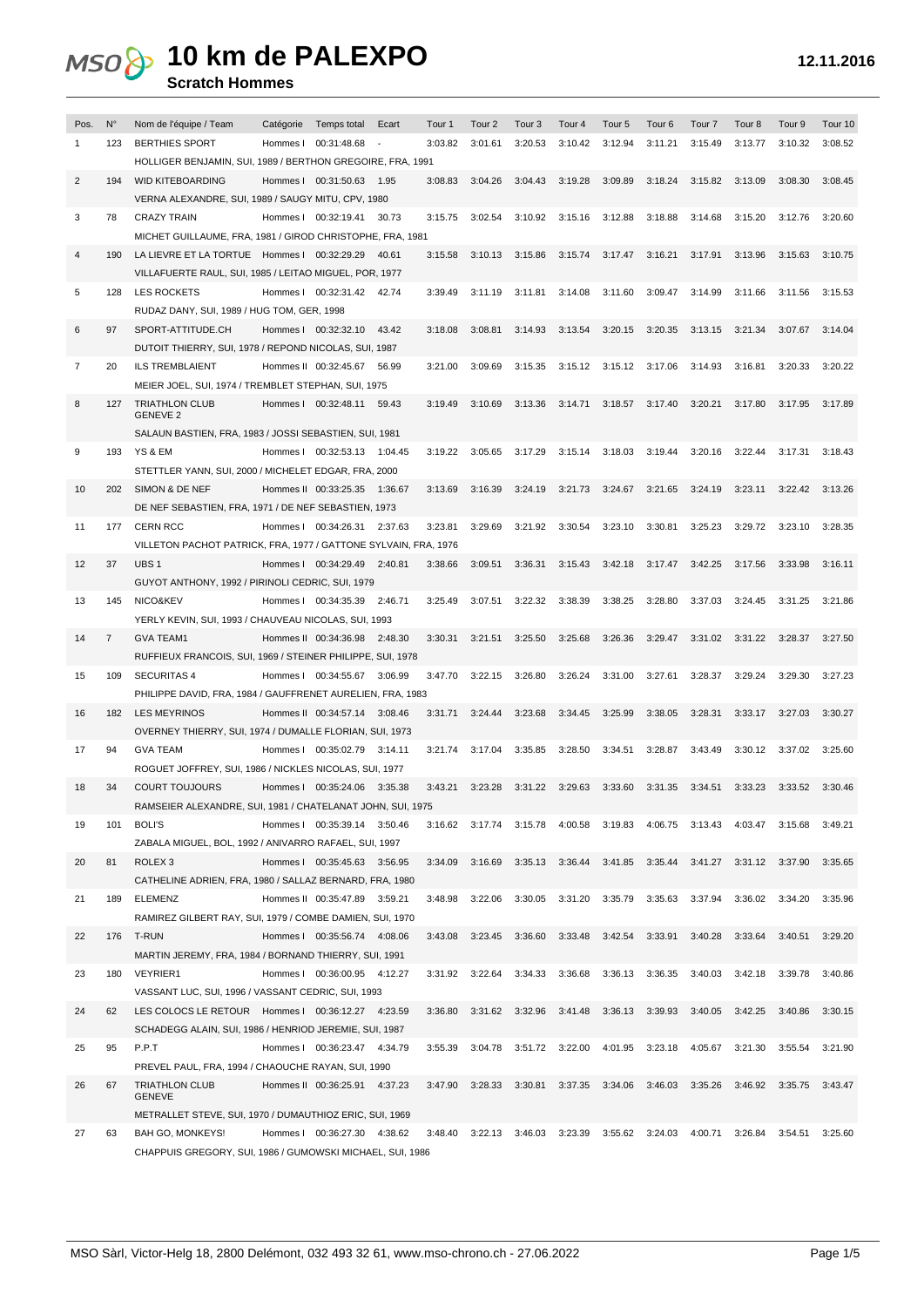#### **Scratch Hommes**

| Pos. | $N^{\circ}$ | Nom de l'équipe / Team                                        | Catégorie Temps total         | Ecart   | Tour 1  | Tour <sub>2</sub> | Tour <sub>3</sub> | Tour 4                  | Tour 5  | Tour <sub>6</sub> | Tour <sub>7</sub> | Tour 8  | Tour 9          | Tour 10 |
|------|-------------|---------------------------------------------------------------|-------------------------------|---------|---------|-------------------|-------------------|-------------------------|---------|-------------------|-------------------|---------|-----------------|---------|
| 28   | 82          | ROLEX <sub>4</sub>                                            | Hommes II 00:36:28.91         | 4:40.23 | 3:48.54 | 3:30.44           | 3:37.08           | 3:34.80                 | 3:42.21 | 3:38.38           | 3:45.22           | 3:36.73 | 3:42.76         | 3:32.71 |
|      |             | BOURG BENJAMIN, FRA, 1975 / MICHELET CHRISTOPHE, FRA, 1974    |                               |         |         |                   |                   |                         |         |                   |                   |         |                 |         |
| 29   | 45          | MEYRIN2                                                       | Hommes I 00:36:41.13 4:52.45  |         | 3:38.93 | 3:32.76           | 3:32.88           | 3:48.51                 | 3:37.62 | 3:46.79           | 3:37.72           | 3:43.78 | 3:36.31         | 3:45.80 |
|      |             | MORENO HENRIQUES KEVIN, SUI, 2000 / PASCHE LOIC, SUI, 1998    |                               |         |         |                   |                   |                         |         |                   |                   |         |                 |         |
|      |             | <b>BIP BIP</b>                                                |                               |         |         | 3:47.70           |                   | 3:52.69                 | 3:30.81 |                   | 3:31.16           |         | 3:34.42 3:47.25 |         |
| 30   | 11          |                                                               | Hommes II 00:36:42.66 4:53.98 |         | 3:28.11 |                   | 3:30.38           |                         |         | 3:53.99           |                   | 3:46.11 |                 |         |
|      |             | CLAVEL OLIVIER, SUI, 1975 / AMATO DOMENICO, SUI, 1973         |                               |         |         |                   |                   |                         |         |                   |                   |         |                 |         |
| 31   | 150         | ROLEX <sub>9</sub>                                            | Hommes II 00:36:54.76 5:06.08 |         | 3:46.15 | 3:26.10           | 3:48.22           | 3:39.89                 | 3:37.66 | 3:44.21           | 3:40.88           | 3:44.54 | 3:41.50         | 3:45.58 |
|      |             | DA SILVA CARLOS, SUI, 1977 / JOUSSON IGOR, SUI, 1973          |                               |         |         |                   |                   |                         |         |                   |                   |         |                 |         |
| 32   | 151         | <b>RUNNING STONES</b>                                         | Hommes II 00:37:03.57 5:14.89 |         | 4:09.95 | 3:30.89           | 3:44.48           | 3:34.55                 | 3:49.42 | 3:32.92           | 3:52.90           | 3:32.75 | 3:44.69         | 3:30.98 |
|      |             | DONINELLI DANILO, SUI, 1962 / GANGNANT RAPHAEL, SUI, 1987     |                               |         |         |                   |                   |                         |         |                   |                   |         |                 |         |
| 33   | 87          | ROLEX EDGB                                                    | Hommes II 00:37:09.17 5:20.49 |         | 3:43.40 | 3:39.66           | 3:34.66           | 3:43.74                 | 3:49.50 | 3:43.51           | 3:50.19           | 3:44.64 | 3:38.13         | 3:41.71 |
|      |             | BURSIK MATHIEU, SUI, 1973 / SONNEVILLE MAURICE, NED, 1969     |                               |         |         |                   |                   |                         |         |                   |                   |         |                 |         |
| 34   | 197         | <b>BENTHE</b>                                                 | Hommes I 00:37:10.74 5:22.06  |         | 3:49.78 | 3:31.99           | 3:36.00           | 3:46.53                 | 3:41.98 | 3:49.38           | 3:43.34           | 3:50.52 | 3:38.54         | 3:42.64 |
|      |             | BANON BENJAMIN, SUI, 1988 / BIEDERMANN THEO, SUI, 2000        |                               |         |         |                   |                   |                         |         |                   |                   |         |                 |         |
| 35   | 168         | PALEXPO <sub>2</sub>                                          | Hommes   00:37:11.61 5:22.93  |         | 3:31.53 | 3:29.86           | 3:35.92           | 3:53.25                 | 3:39.31 | 3:54.88           | 3:41.01           | 3:57.90 | 3:40.76         | 3:47.17 |
|      |             | MOINE FLORIAN, SUI, 1995 / MOINE QUENTIN, FRA, 1999           |                               |         |         |                   |                   |                         |         |                   |                   |         |                 |         |
| 36   | 50          | <b>FOSCOPAC</b>                                               | Hommes I 00:37:13.95 5:25.27  |         | 3:42.82 | 3:40.45           | 3:41.36           | 3:39.21                 | 3:46.53 | 3:41.46           | 3:53.37           | 3:40.18 | 3:49.50         | 3:39.04 |
|      |             | CAMBI PIERRE-ALAIN, SUI, 1981 / FOSCOLO LIONEL, SUI, 1981     |                               |         |         |                   |                   |                         |         |                   |                   |         |                 |         |
| 37   | 137         | <b>GVA TEAM 2</b>                                             | Hommes   00:37:21.83 5:33.15  |         | 3:47.18 | 3:34.00           | 3:39.72           | 3:38.59                 | 3:44.64 | 3:53.02           | 3:42.78           | 3:47.87 | 3:43.98         | 3:50.00 |
|      |             | BOURIEL STEVE, FRA, 1982 / KHALED NAIM, SUI, 1983             |                               |         |         |                   |                   |                         |         |                   |                   |         |                 |         |
| 38   | 138         | LE DUO DES TOURISTES                                          | Hommes   00:37:22.90 5:34.22  |         |         | 3:44.47 3:41.01   |                   | 3:40.72 3:45.76 3:41.38 |         | 3:48.86           | 3:45.83           | 3:55.21 | 3:35.79         | 3:43.84 |
|      |             |                                                               |                               |         |         |                   |                   |                         |         |                   |                   |         |                 |         |
|      |             | FRAPPAOLO MATTEO, SUI, 1999 / JUILLERAT QUENTIN, SUI, 1999    |                               |         |         |                   |                   |                         |         |                   |                   |         |                 |         |
| 39   | 86          | ROLEX <sub>8</sub>                                            | Hommes I 00:37:24.29          | 5:35.61 | 3:29.68 | 3:51.06           | 3:29.96           | 3:54.20                 | 3:31.78 | 3:58.33           | 3:36.68           | 4:00.73 | 3:33.75         | 3:58.07 |
|      |             | MARTINEZ ANDREA, 1974 / FAVEZ DENIS, 1978                     |                               |         |         |                   |                   |                         |         |                   |                   |         |                 |         |
| 40   | 90          | <b>KYOKUSHIN SPIRIT</b>                                       | Hommes I 00:37:36.12 5:47.44  |         | 3:22.96 | 3:36.50           | 3:40.88           | 3:55.83                 | 3:40.14 | 3:53.33           | 3:45.08           | 4:05.76 | 3:36.41         | 3:59.18 |
|      |             | PORTMANN KEVIN, SUI, 1993 / NIEMANN ALEXANDER, SUI, 1989      |                               |         |         |                   |                   |                         |         |                   |                   |         |                 |         |
| 41   | 136         | TEAM J&O                                                      | Hommes I 00:37:36.82 5:48.14  |         | 3:44.22 | 3:32.88           | 3:45.70           | 3:41.36                 | 3:53.66 | 3:43.59           | 4:02.14           | 3:44.56 | 3:48.26         | 3:40.41 |
|      |             | LOVIS JEROME, SUI, 1986 / DELALOYE OLIVIER, SUI, 1977         |                               |         |         |                   |                   |                         |         |                   |                   |         |                 |         |
| 42   | 186         | EVERRUN42                                                     | Hommes II 00:37:36.88 5:48.20 |         |         | 3:57.77 3:41.30   |                   | 3:42.37 3:45.78 3:43.30 |         | 3:46.40           | 3:42.43           | 3:49.61 | 3:37.78         | 3:50.10 |
|      |             | DUPLANT THIERRY, SUI, 1963 / RONZEAUD SEBASTIEN, SUI, 1975    |                               |         |         |                   |                   |                         |         |                   |                   |         |                 |         |
| 43   | 72          | AEA                                                           | Hommes II 00:37:41.14 5:52.46 |         | 3:59.36 | 3:37.74           | 3:46.67           | 3:37.22 3:53.04         |         | 3:38.59           | 3:54.67           | 3:39.27 | 3:53.58         | 3:40.97 |
|      |             | BADERTSCHER NICOLAS, SUI, 1984 / ISMANI BAKI, SUI, 1961       |                               |         |         |                   |                   |                         |         |                   |                   |         |                 |         |
| 44   | 69          | <b>ELEMENZ</b>                                                | Hommes   00:37:46.54 5:57.86  |         | 3:47.43 | 3:39.76           |                   | 3:34.76 3:46.26         | 3:41.94 | 3:51.68           | 3:46.50           |         | 3:55.52 3:53.10 | 3:49.54 |
|      |             | BAZARBACHI AMIR, SUI, 1977 / CANTERO MONTERO HONLY, CUB, 1976 |                               |         |         |                   |                   |                         |         |                   |                   |         |                 |         |
| 45   | 103         | PAS DE COUBERTIN                                              | Hommes I 00:37:47.72 5:59.04  |         | 3:40.02 | 3:25.19           | 3:40.35           | 3:52.01                 | 3:44.81 | 3:51.26           | 3:49.28           | 4:00.34 | 3:53.08         | 3:51.35 |
|      |             | MARSENS GEOFFREY, SUI, 1980 / VALITON VALERIAN, SUI, 1988     |                               |         |         |                   |                   |                         |         |                   |                   |         |                 |         |
| 46   | 167         | PALEXPO 1                                                     | Hommes II 00:37:57.21 6:08.53 |         | 3:38.04 | 3:42.43           |                   | 3:36.54 4:00.09 3:39.91 |         |                   | 4:01.52 3:37.72   | 3:57.69 | 3:40.84         | 4:02.39 |
|      |             | MOINE STEPHANE, FRA, 1969 / BACHELARD JEROME, FRA, 1971       |                               |         |         |                   |                   |                         |         |                   |                   |         |                 |         |
|      | 9           | LES INSUPPORTABLES                                            |                               |         |         |                   |                   | 3:49.75                 |         |                   | 3:57.30           | 3:49.52 | 3:45.24         | 3:41.50 |
| 47   |             |                                                               | Hommes I 00:38:06.53 6:17.85  |         | 3:49.58 | 3:40.49           | 3:49.67           |                         | 3:54.03 | 3:49.40           |                   |         |                 |         |
|      |             | RAGNELLI LUCA, SUI, 1984 / SELLA GREGOIRE, SUI, 1983          |                               |         |         |                   |                   |                         |         |                   |                   |         |                 |         |
| 48   | 188         | TIBOR & CO                                                    | Hommes I 00:38:09.51 6:20.83  |         | 3:51.05 | 3:42.78           | 3:39.62           | 3:53.23                 | 3:54.65 | 3:51.80           | 3:56.29           | 3:45.29 | 3:50.37         | 3:44.40 |
|      |             | ROULLET LIONEL, SUI, 1985 / LUKA TIBOR, SUI, 1968             |                               |         |         |                   |                   |                         |         |                   |                   |         |                 |         |
| 49   | 49          | LES HUITRES VORACES !!! Hommes   00:38:12.06 6:23.38          |                               |         | 3:52.29 | 3:48.30           | 3:42.62           | 3:51.35                 | 3:46.07 | 3:48.47           | 3:48.51           | 3:54.55 | 3:49.67         | 3:50.19 |
|      |             | PLE PATRICK, SUI, 1982 / CHATELAIN MATHIEU, SUI, 1984         |                               |         |         |                   |                   |                         |         |                   |                   |         |                 |         |
| 50   | 125         | <b>SURF</b>                                                   | Hommes I 00:38:15.71 6:27.03  |         | 3:57.58 | 3:43.30           | 3:43.92           | 3:46.59                 | 3:47.13 | 3:52.19           | 3:44.91           | 3:58.95 | 3:43.84         | 3:57.25 |
|      |             | KILBERT ANDRE, SUI, 1981 / CHENAUX PASCAL, SUI, 1973          |                               |         |         |                   |                   |                         |         |                   |                   |         |                 |         |
| 51   | 116         | <b>LES GLADIATEURS</b>                                        | Hommes II 00:38:18.01 6:29.33 |         | 3:54.23 | 3:45.84           | 3:50.33           | 3:49.77                 | 3:54.86 | 3:49.55           | 3:51.57           | 3:50.56 | 3:50.37         | 3:40.88 |
|      |             | GASPOZ DENIS, SUI, 1968 / ALDAO JUAN-CARLOS, ESP, 1972        |                               |         |         |                   |                   |                         |         |                   |                   |         |                 |         |
| 52   | 129         | LOS GRINGOS DE LA                                             | Hommes I 00:38:19.13 6:30.45  |         | 3:47.28 | 3:35.65           | 4:00.30           | 3:48.80                 | 3:55.36 | 3:49.34           | 4:02.57           | 3:42.00 | 4:01.23         | 3:36.56 |
|      |             | CALLE                                                         |                               |         |         |                   |                   |                         |         |                   |                   |         |                 |         |
|      |             | DOS SANTOS BRUNO, SUI, 1988 / FERREIRA DAVID, POR, 1988       |                               |         |         |                   |                   |                         |         |                   |                   |         |                 |         |
| 53   | 84          | ROLEX <sub>6</sub>                                            | Hommes II 00:38:32.07 6:43.39 |         | 3:31.86 | 3:47.17           | 3:34.47           | 4:03.59                 | 3:36.58 | 4:12.54           | 3:47.58           |         | 4:13.62 3:37.14 | 4:07.49 |
|      |             | BOILLAT SYLVAIN, SUI, 1977 / RYSER SEBASTIEN, SUI, 1970       |                               |         |         |                   |                   |                         |         |                   |                   |         |                 |         |
| 54   | 26          | <b>LES ANES</b>                                               | Hommes I 00:38:32.63 6:43.95  |         | 3:49.04 | 3:54.55           | 3:36.99           | 4:00.28                 | 3:41.73 | 3:59.57           | 3:44.56           | 3:58.83 | 3:41.50         | 4:05.53 |
|      |             | AVRIL JEROME, SUI, 1978 / BOUAMRI TARIK, SUI, 1981            |                               |         |         |                   |                   |                         |         |                   |                   |         |                 |         |
| 55   | 119         | <b>SECURITAS 6</b>                                            | Hommes II 00:38:42.12 6:53.44 |         | 3:59.38 | 3:41.79           | 3:38.54           | 4:01.68                 | 3:44.29 | 4:01.50           | 3:43.84           | 4:04.41 | 3:45.16         | 4:01.48 |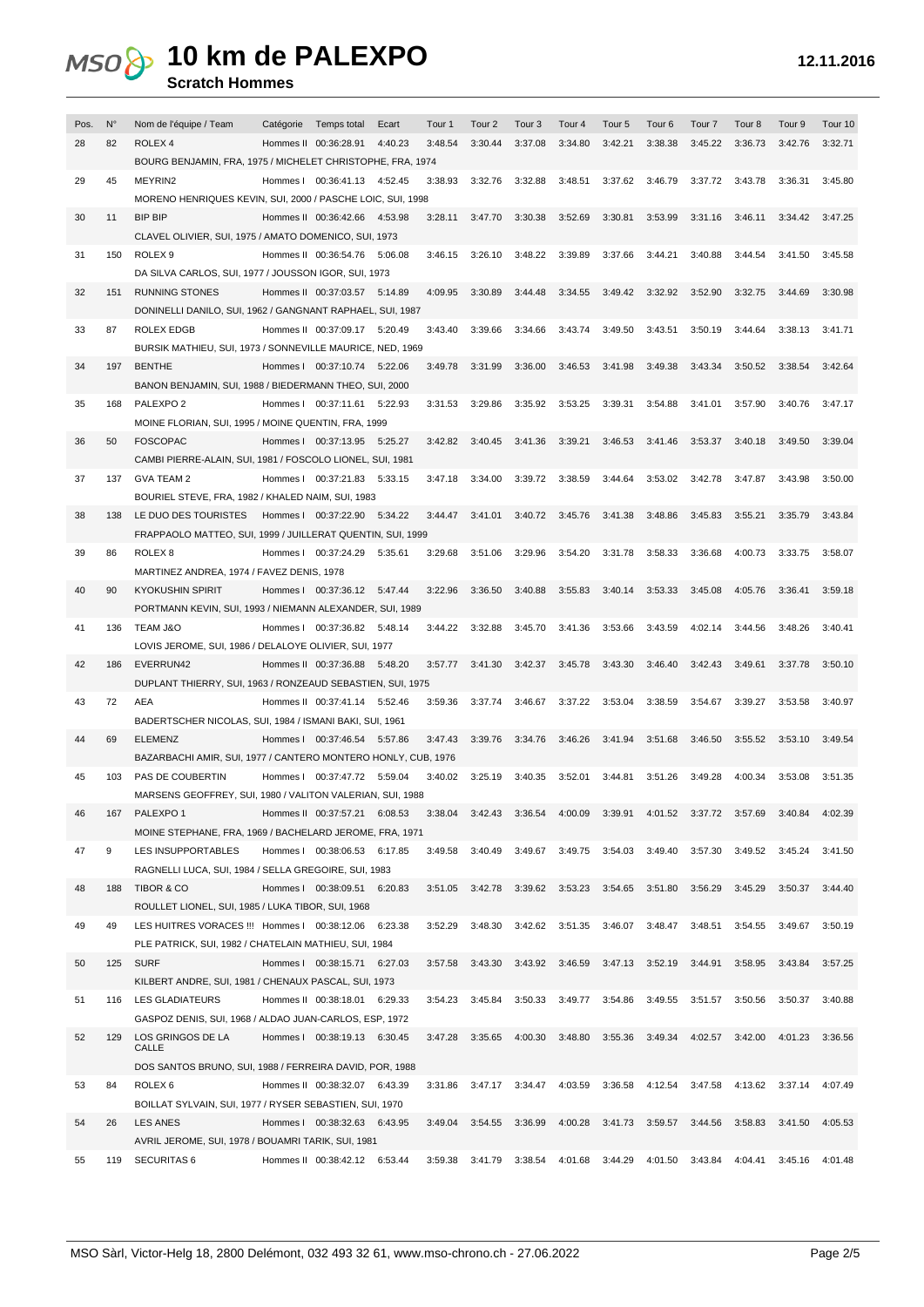**Scratch Hommes**

| Pos. | $N^{\circ}$ | Nom de l'équipe / Team<br>Catégorie Temps total<br>Ecart<br>Tour <sub>2</sub><br>Tour <sub>3</sub><br>Tour <sub>4</sub><br>Tour <sub>6</sub><br>Tour <sub>9</sub><br>Tour 10<br>Tour 1<br>Tour 5<br>Tour <sub>7</sub><br>Tour 8 |
|------|-------------|---------------------------------------------------------------------------------------------------------------------------------------------------------------------------------------------------------------------------------|
| 56   | 174         | MARTRINCHARD YONEL, FRA, 1978 / DYCKE SAMUEL, FRA, 1969<br>LES TRAILERS DE L'EAA<br>Hommes II 00:38:45.22 6:56.54<br>4:15.45<br>3:50.31<br>3:47.00<br>3:50.77<br>3:49.59<br>3:50.86<br>3:51.58<br>3:50.70<br>3:54.55<br>3:44.38 |
|      |             | MERCIER JEAN MICHEL, FRA, 1969 / BEAUFILS LAURENT, FRA, 1969                                                                                                                                                                    |
| 57   | 149         | SWISSRUN<br>Hommes I 00:38:49.75 7:01.07<br>3:46.99<br>4:08.14<br>3:33.62<br>4:04.37<br>3:44.73<br>3:58.96<br>3:47.54<br>4:00.09<br>3:34.45<br>4:10.82                                                                          |
|      |             | STADELMANN OLIVIER, SUI, 1977 / BARTHASSAT MARC, SUI, 1977                                                                                                                                                                      |
| 58   | 148         | SWISSRUN<br>Hommes II 00:38:49.96 7:01.28<br>3:47.82<br>4:09.29<br>3:31.49<br>4:04.37<br>3:45.80<br>3:58.50<br>3:47.40<br>4:00.03<br>3:49.48<br>3:55.73<br>ALBANESE LUCA, SUI, 1977 / PENNEVEYRE NICOLAS, SUI, 1973             |
| 59   | 105         | <b>AGOR</b><br>Hommes I 00:38:50.95 7:02.27<br>3:48.79<br>3:46.25<br>3:45.14<br>4:03.09<br>3:48.60<br>4:09.02<br>3:50.83<br>4:06.71<br>3:40.63<br>3:51.84                                                                       |
|      |             | BERMUDEZ FLORIAN, SUI, 1989 / MARTIN JONATHAN, SUI, 1988                                                                                                                                                                        |
| 60   | 124         | LES TRAINES LA GROLLE Hommes   00:38:51.57 7:02.89<br>4:09.37<br>3:39.29<br>3:57.11<br>3:45.00<br>4:01.25<br>3:42.08<br>3:58.21<br>3:49.69<br>3:58.27<br>3:51.26<br>3                                                           |
|      |             | GAYDOU FABRICE, FRA, 1976 / CONSTANS MATTHIEU, FRA, 1980                                                                                                                                                                        |
| 61   | 59          | <b>BROKERUNMOUNTAIN</b><br>Hommes I 00:39:34.98 7:46.30<br>4:12.94<br>3:29.51<br>4:09.95<br>3:37.97<br>4:22.90<br>3:39.85<br>4:26.93<br>3:38.09<br>4:22.92<br>3:33.87                                                           |
|      |             | JOTTERAND STEPHANE, SUI, 1986 / EHRENSPERGER BENOIT, SUI, 1987                                                                                                                                                                  |
| 62   | 110         | 3:59.33<br>4:05.59<br><b>SECURITAS 5</b><br>Hommes I 00:39:52.26 8:03.58<br>4:13.98<br>3:39.45<br>3:53.18<br>3:55.25<br>4:04.57<br>4:04.56<br>4:02.21<br>3:54.08                                                                |
| 63   | 55          | PALANCHON JULIEN, FRA, 1981 / DANIEL YANN, FRA, 1980<br>4:00.34<br>4:02.78<br>NO PAIN NO GAIN<br>Hommes II 00:39:57.41 8:08.73<br>4:20.00<br>3:51.55<br>3:52.56<br>3:54.69<br>3:57.24<br>4:03.44<br>3:53.60<br>4:01.17          |
|      |             | CAPT SEBASTIEN, SUI, 1972 / MANSUTTI ANDREA, SUI, 1973                                                                                                                                                                          |
| 64   | 131         | <b>FOOTRUNNERS</b><br>4:08.08<br>3:58.95<br>3:59.53<br>4:07.66<br>4:00.69<br>4:09.11<br>4:01.83<br>Hommes II 00:39:57.48 8:08.80<br>3:36.56<br>3:59.51<br>3:55.50                                                               |
|      |             | BLANCHET DOMINIQUE, FRA, 1968 / VOILLAT FLORENT, SUI, 1981                                                                                                                                                                      |
| 65   | 147         | UBS <sub>5</sub><br>Hommes II 00:39:58.67 8:09.99<br>3:59.28<br>3:50.03<br>3:55.14<br>4:01.13<br>4:00.87<br>4:02.58<br>4:02.99<br>4:07.45<br>3:59.57<br>3:59.60                                                                 |
| 66   | 30          | ASENJO DAVID, SUI, 1973 / OEHEN ERICH, SUI, 1965<br><b>CHOCOLATE</b><br>3:46.53<br>4:06.50<br>3:50.93<br>4:10.04<br>3:50.08<br>4:11.36<br>Hommes II 00:40:03.47 8:14.79<br>4:16.40<br>3:51.45 4:10.16<br>3:49.98                |
|      |             | CASARES VINCENT, SUI, 1967 / JUNGE MICKY, SUI, 1965                                                                                                                                                                             |
| 67   | 118         | LES MONEGASQUES<br>Hommes I 00:40:07.52 8:18.84<br>3:46.35<br>4:01.72<br>3:48.90<br>4:04.37<br>3:50.21<br>4:19.98<br>3:54.53<br>4:16.20<br>3:53.41<br>4:11.80                                                                   |
|      |             | WENGER JONAS, FRA, 1987 / VERNEAU JULIEN, FRA, 1985                                                                                                                                                                             |
| 68   | 15          | <b>SEVEN BOFS</b><br>4:04.09<br>3:58.50<br>3:47.52<br>4:03.17<br>3:58.56<br>4:08.55<br>3:57.15<br>4:11.07<br>3:53.12<br>Hommes II 00:40:10.48 8:21.80<br>4:08.69                                                                |
|      |             | CATTANEO CHRISTOPHE, SUI, 1972 / HAUSSAUER PHILIPPE, SUI, 1968                                                                                                                                                                  |
| 69   | 47          | MEYRIN3<br>Hommes I 00:40:40.03 8:51.35<br>3:53.05<br>3:54.98<br>3:47.44<br>4:13.39<br>3:53.85<br>4:20.07<br>3:53.78<br>4:28.50<br>3:58.64<br>4:16.28<br>ALVAREZ MASSIMO, SUI, 1993 / RODRIGUEZ FABIEN, SUI, 1991               |
| 70   | 184         | 4:09.60<br><b>LOS LATINOS</b><br>Hommes I 00:40:46.29 8:57.61<br>3:56.42<br>3:46.05<br>4:01.21<br>4:00.57<br>4:14.03<br>4:17.38<br>4:09.05<br>4:09.50<br>4:02.45                                                                |
|      |             | YAGHOUBINIA POUYA, SUI, 1987 / CACERES MARCIO, SUI, 1987                                                                                                                                                                        |
| 71   | 126         | <b>BIDE</b><br>Hommes II 00:41:09.45<br>9:20.77<br>4:06.39<br>3:52.61<br>4:09.69<br>4:00.17<br>4:17.59<br>4:05.30<br>4:16.66<br>4:04.17<br>3:59.00<br>4:17.85                                                                   |
|      |             | BIERI GILBERT, SUI, 1966 / DENERVAUD HERVE, SUI, 1966                                                                                                                                                                           |
| 72   | 93          | LES TRAINES LA GROLLE Hommes II 00:41:10.90 9:22.22<br>4:12.45<br>4:03.81<br>4:07.56<br>4:01.33<br>4:11.42<br>4:07.18<br>4:10.14<br>4:03.55<br>4:09.40<br>4:04.02<br>2                                                          |
|      |             | LHERMET JEAN-MARC, FRA, 1961 / POLLIEND PATRICK, FRA, 1965                                                                                                                                                                      |
| 73   | 25          | LES 2 FANTASTIQUES<br>Hommes   00:41:16.55 9:27.87<br>4:10.69 4:02.84 4:02.16 4:12.27 4:04.79 4:13.02 4:05.47 4:13.45 4:05.41<br>4:06.42                                                                                        |
|      |             | KUNZLI OLIVIER, SUI, 1972 / COUTURIER TIM, FRA, 2000                                                                                                                                                                            |
| 74   | 113         | 4:15.88 3:57.71 4:06.98 4:04.83 4:12.35<br>4:13.59  4:12.97  4:09.09  4:12.60<br>SERGY<br>Hommes II 00:41:22.28 9:33.60<br>3:56.23<br>CATHERINE PIERRE, FRA, 1960 / DUBI GAETAN, SUI, 1991                                      |
| 75   | 120         | 4:08.89  4:04.17  3:58.64  4:19.69<br>3:59.66<br>4:18.19 4:01.99<br>4:23.00 4:02.51<br><b>WHO'S NEXT</b><br>Hommes II 00:41:30.40 9:41.72<br>4:13.62                                                                            |
|      |             | AUGSBURGER DANIEL, SUI, 1959 / AUGSBURGER TIMOTHY, SUI, 1990                                                                                                                                                                    |
| 76   | 200         | 3:57.41 3:49.59 4:16.45 4:03.13 4:18.19<br>4:11.09<br>4:18.39  4:18.49<br><b>GTI FOREVER</b><br>Hommes I 00:41:34.85 9:46.17<br>4:16.82<br>4:05.24                                                                              |
|      |             | HOBSTERDRE ROMAIN, FRA, 1985 / PRADIER MARC, FRA, 1977                                                                                                                                                                          |
| 77   | 98          | <b>MIMO</b><br>Hommes I 00:41:44.42 9:55.74<br>4:22.21 3:45.29 4:09.35 4:07.49 4:14.82<br>4:23.35<br>4:10.25  4:19.67  4:09.44<br>4:02.51<br>MORONI RODOLFO, SUI, 1979 / MICELLO MARCO, SUI, 1975                               |
| 78   | 71          | Hommes II 00:42:08.12 10:19.44<br>4:24.01 3:55.96 4:11.22 4:09.23 4:15.46<br>4:15.87  4:16.01  4:16.28<br>4:05.32<br>ONVATOU KC<br>4:18.72                                                                                      |
|      |             | CHARMOT PATRICK, FRA, 1974 / ROUAUX RICHARD, SUI, 1971                                                                                                                                                                          |
| 79   | 140         | <b>TEAM ROCKET</b><br>Hommes I 00:42:23.59 10:34.91<br>4:40.59 3:50.77 4:21.14 3:54.69<br>4:32.99<br>3:58.11 4:33.88<br>4:01.29 4:29.21<br>4:00.88                                                                              |
|      |             | BAITAN AURELIEN, SUI, 1981 / EKSTRAND HENRIK, SWE, 1982                                                                                                                                                                         |
| 80   | 16          | Hommes   00:42:36.06 10:47.38 4:27.83 3:44.54 4:33.69 3:47.35 4:44.01 3:56.00 4:43.83 3:55.07 4:44.55 3:59.14<br><b>FRONT TEE</b>                                                                                               |
| 81   | 112         | DUGERDIL CHRISTOPHE, SUI, 1977 / LUGEON FREDERIC, SUI, 1976<br>Hommes   00:43:06.51 11:17.83 3:57.48 4:18.87 4:09.75 4:21.06 4:22.28 4:26.77 4:26.00 4:26.93 4:16.26 4:21.08<br>6210                                            |
|      |             | ALMEIDA FABIO, SUI, 1984 / DELACHENAL VINCENT, FRA, 1980                                                                                                                                                                        |
| 82   |             | Hommes   00:43:17.18 11:28.50 4:23.39 4:15.35 4:15.33 4:21.00 4:12.02 4:25.03 4:19.35 4:28.19 4:08.43 4:29.06<br>159 FACO                                                                                                       |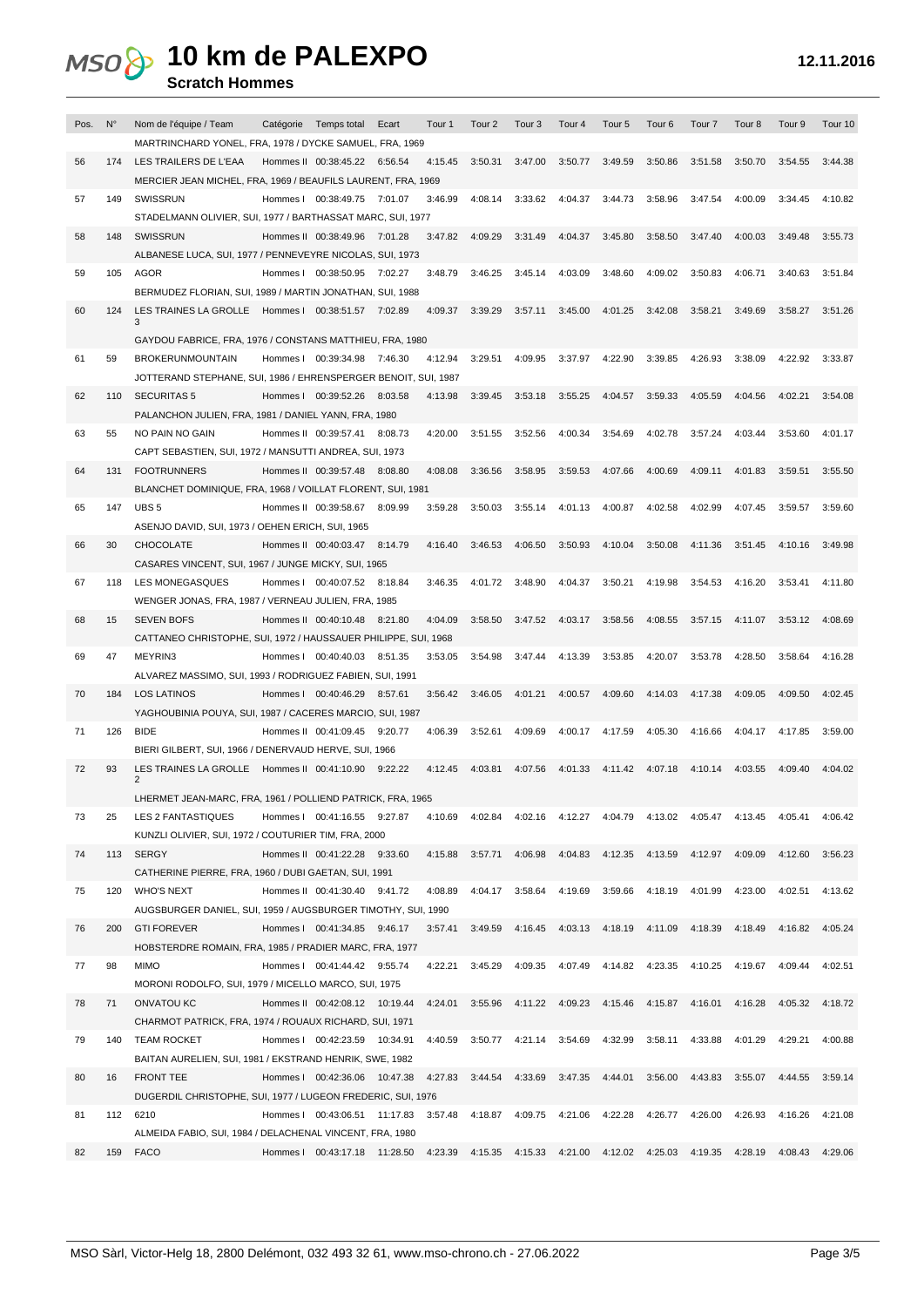| Pos. | N°  | Nom de l'équipe / Team<br>Catégorie Temps total<br>Ecart<br>Tour 1<br>Tour <sub>2</sub><br>Tour <sub>3</sub><br>Tour 4<br>Tour <sub>5</sub><br>Tour <sub>6</sub><br>Tour <sub>7</sub><br>Tour <sub>8</sub><br>Tour 9<br>Tour 10 |  |
|------|-----|---------------------------------------------------------------------------------------------------------------------------------------------------------------------------------------------------------------------------------|--|
|      |     | ETIENNE FABRICE, SUI, 1965 / ETIENNE CORENTIN, SUI, 2002                                                                                                                                                                        |  |
| 83   | 29  | 42MIN<br>Hommes I 00:43:39.95 11:51.27<br>4:27.07<br>3:58.38<br>4:18.02<br>4:10.12<br>4:30.69<br>4:22.32<br>4:37.66<br>4:25.98<br>4:29.00<br>4:20.67                                                                            |  |
|      |     | WURGLER STEEVE, SUI, 1984 / FREULER SAMUEL, SUI, 1971                                                                                                                                                                           |  |
| 84   | 196 | 4:29.83<br><b>STRAGA</b><br>Hommes I 00:43:50.99 12:02.31<br>4:29.45<br>4:03.88<br>4:08.03<br>4:37.52<br>4:16.26<br>4:40.54<br>4:16.76<br>4:40.23<br>4:08.47                                                                    |  |
|      |     | GUEX-CROSIER GAETAN, SUI, 1980 / FAVRE-ROCHEX JULIEN, FRA, 1980                                                                                                                                                                 |  |
| 85   | 70  | Hommes I 00:44:25.26<br>12:36.58<br>4:31.09<br>4:06.40<br>4:40.66<br>4:09.27<br>4:45.17 4:11.63<br>4:47.96<br><b>LES BOURRIQUES</b><br>4:09.74<br>4:16.32<br>4:46.97                                                            |  |
|      |     | GRENARD FREDERIC, SUI, 1977 / ZEMP DIDIER, SUI, 1977                                                                                                                                                                            |  |
| 86   | 35  | 4:35.81<br>3:56.58<br>4:36.78<br>4:10.04<br>4:46.35<br>4:20.27<br>4:49.74<br>4:25.80<br>4:31.17 4:26.21<br><b>LES MAIRENOS</b><br>Hommes I 00:44:38.78 12:50.10                                                                 |  |
|      |     | MAIRENA CARLOS, FRA, 1968 / MAIRENA ALEXIS, FRA, 1995                                                                                                                                                                           |  |
| 87   | 115 | 5:43.27<br>3:48.14<br>4:44.88<br>3:51.49<br>5:04.36<br>3:52.21<br>5:08.44<br>3:49.94<br>5:02.46<br>AUDI - DEPOR<br>Hommes I 00:44:48.67 12:59.99<br>3:43.44                                                                     |  |
|      |     | SOUTO ADRIAN, ESP, 1982 / ALVAREZ JOSE, SUI, 1981                                                                                                                                                                               |  |
| 88   | 3   | 4:55.96<br>3:47.62<br>4:46.72<br>3:59.02<br>5:02.35<br>4:02.45<br>5:03.76<br>4:21.78<br>4:48.83<br>LES HOHL'TOMNALES<br>Hommes 1 00:45:04.15 13:15.47<br>4:15.62                                                                |  |
|      |     | HOHL OLIVIER, SUI, 1965 / HOHL GAIL, SUI, 1993                                                                                                                                                                                  |  |
| 89   | 8   | 13:25.32<br>4:42.69<br>ZOFINGUE GENEVE<br>Hommes I 00:45:14.00<br>4:52.94<br>3:56.91<br>4:19.61<br>4:55.55<br>4:19.10<br>4:57.93<br>4:19.45<br>4:02.82<br>4:46.97                                                               |  |
|      |     | THULLEN CYRILLE, SUI, 1993 / SANTONI FABIO, SUI, 1992                                                                                                                                                                           |  |
| 90   | 75  | Hommes I 00:45:17.62 13:28.94<br>4:56.22<br>3:48.49<br>4:53.61<br>3:54.67<br>5:08.87<br>3:57.40<br>5:20.90<br>4:02.95<br>5:23.57<br>3:50.89<br><b>INERGY 2</b>                                                                  |  |
|      |     | MERCIER QUENTIN, 1992 / ANGELLOZ- NICOUD ERIC, 1970                                                                                                                                                                             |  |
| 91   | 83  | 4:31.51<br>4:21.89<br>4:24.68<br>4:32.29<br>4:24.33<br>4:43.31<br>4:33.30<br>ROLEX <sub>5</sub><br>Hommes II 00:45:32.38<br>13:43.70<br>4:45.50<br>4:39.82<br>4:35.72                                                           |  |
|      |     | CHATELAIN RENE, FRA, 1974 / MARTIN ARNAUD, SUI, 1975                                                                                                                                                                            |  |
|      | 32  | Hommes II 00:45:36.97 13:48.29<br>4:14.19<br>4:06.11<br>4:57.99<br>4:14.56<br>5:00.97<br>4:02.39<br>LA MOUTELETTE                                                                                                               |  |
| 92   |     | 4:49.35<br>4:59.55<br>4:15.48<br>4:56.36                                                                                                                                                                                        |  |
|      |     | ABAD ISAAC, SUI, 1968 / MICHELOT LUC, FRA, 1963                                                                                                                                                                                 |  |
| 93   | 10  | 4:36.59<br>4:17.28<br>4:32.04<br>PENICHE @ CORRER<br>Hommes I 00:45:38.98<br>13:50.30<br>4:45.47<br>4:18.47<br>4:42.67<br>4:44.36<br>4:35.51<br>4:39.90<br>4:26.64                                                              |  |
|      |     | GOMES PEREIRA PEDRO, POR, 1973 / GOMES PEREIRA JOAO, POR, 1994                                                                                                                                                                  |  |
| 94   | 53  | 4:30.39<br>4:29.54<br>5:00.92 4:15.39<br>4:27.76<br>4:37.95<br>4:46.97<br>4:34.75<br>4:25.65<br><b>FORZA FACCHINETTI</b><br>Hommes 1 00:45:53.37 14:04.69<br>4:44.01                                                            |  |
|      |     | GAGLIARDI ENZO, SUI, 1978 / WHEATLEY MARK, SUI, 1975                                                                                                                                                                            |  |
| 95   | 91  | SONARSOURCE<br>Hommes II 00:46:03.85 14:15.17 4:41.91<br>4:08.11 4:38.80<br>4:23.17<br>4:42.48<br>4:35.60<br>4:37.87<br>4:37.48<br>4:43.12<br>4:55.26<br><b>SUPERSONICSPRINTERS</b>                                             |  |
|      |     |                                                                                                                                                                                                                                 |  |
|      |     | ZIETERSKI BARTOSZ, POL, 1979 / HIRLEMANN ERIC, FRA, 1970                                                                                                                                                                        |  |
| 96   | 170 | PALEXPO 4<br>Hommes II 00:46:13.34 14:24.66<br>4:59.28<br>4:19.22<br>4:35.91<br>4:19.67<br>4:46.80<br>4:31.44<br>4:48.89<br>4:31.28<br>4:39.69<br>4:41.12                                                                       |  |
|      |     | GARCIA MANUEL, 1967 / CATTON ALEXANDRE, 1976                                                                                                                                                                                    |  |
| 97   | 191 | <b>LES CHATONS</b><br>Hommes I 00:46:18.76<br>14:30.08<br>4:34.24<br>4:29.95<br>4:38.57<br>4:39.90<br>4:44.84<br>4:39.69<br>4:39.90<br>4:52.47<br>4:26.13<br>4:33.03                                                            |  |
|      |     | GLUCKLER DANIEL, SUI, 1981 / BARRAS THIERRY, SUI, 1981                                                                                                                                                                          |  |
| 98   | 40  | UBS <sub>4</sub><br>Hommes II 00:47:16.93<br>15:28.25<br>4:54.36<br>4:20.36<br>4:48.27<br>4:31.85<br>5:09.12<br>4:33.28<br>4:56.89<br>4:38.49<br>4:58.61<br>4:25.65                                                             |  |
|      |     | FONTUGNE GREGOIRE, 1964 / SALIM KADDOURA, 1971                                                                                                                                                                                  |  |
| 99   | 41  | TRI, TWO, ONE<br>Hommes II 00:47:32.90<br>15:44.22  4:15.44<br>4:00.74 4:46.04<br>4:45.81<br>4:50.15<br>4:47.20<br>5:16.31<br>5:17.12<br>4:35.12<br>4:58.93                                                                     |  |
|      |     | RAPPAZ PIERRE-DOMINIQUE, SUI, 1964 / FERRO FREDERIC, SUI, 1969                                                                                                                                                                  |  |
| 100  |     | Hommes   00:47:52.02 16:03.34 4:51.01 4:25.42 4:27.88 4:51.42 4:36.94 5:01.73 4:50.09 4:56.73 5:00.12 4:50.63<br>OUCHOUNEIROU                                                                                                   |  |
|      |     | DUBOIS RAPHAEL, SUI, 1982 / ROY GIL, SUI, 1982                                                                                                                                                                                  |  |
| 101  | 33  | DRUNKIN'DONUTS<br>Hommes   00:49:13.10 17:24.42 4:47.41 4:59.54 4:22.71 5:12.40 4:24.74 5:38.15 4:20.15 5:50.87 4:15.81 5:21.28                                                                                                 |  |
|      |     | SAILA TAPANI, SUI, 1983 / PIAN CHRISTOPHE, 1987                                                                                                                                                                                 |  |
| 102  | 54  | <b>BOLT D'OR</b><br>Hommes   00:49:21.62 17:32.94 5:12.29 3:59.84 5:13.50 4:23.69 5:21.34 4:45.69 5:32.34<br>4:48.35 5:26.03<br>4:38.51                                                                                         |  |
|      |     | LOUREIRO DANIEL, SUI, 1985 / REVERDIN NICOLAS, SUI, 1985                                                                                                                                                                        |  |
| 103  |     | Hommes   00:49:55.57 18:06.89 5:05.92 5:01.01 4:05.20 5:37.73 4:17.25 5:51.78 4:19.40 5:56.53 3:52.65 5:48.05<br>117 G60-CELTA                                                                                                  |  |
|      |     | SOUTO ADRIAN, ESP, 1982 / PARGA SERGIO, ESP, 1981                                                                                                                                                                               |  |
| 104  | 171 | Hommes II 00:51:36.15 19:47.47 4:59.88 5:05.85 5:24.34 5:07.17 5:15.15 5:03.80 5:14.99 5:12.05 5:04.63 5:08.25<br>PALEXPO 5                                                                                                     |  |
|      |     |                                                                                                                                                                                                                                 |  |
|      |     | RACAUD PHILIPPE, SUI, 1969 / DUMEAUX PHILIPE, 1962                                                                                                                                                                              |  |
| 105  | 73  | Hommes II 00:52:42.01 20:53.33 5:12.89 4:29.70 5:20.74 4:59.52 5:33.27 5:02.97 5:39.43 5:27.00 5:40.24 5:16.21<br><b>INERGY 1</b>                                                                                               |  |
|      |     | ENGELS JEAN-CHRISTOPHE, 1963 / TRAILIN NICOLAS, 1974                                                                                                                                                                            |  |
| 106  | 51  | <b>PALETINO</b><br>Hommes I DNS                                                                                                                                                                                                 |  |
|      |     | MERKT BAPTISTE, SUI, 2000 /,                                                                                                                                                                                                    |  |
| 107  | 52  | FORZA FACCHINETTI<br>Hommes I DNS                                                                                                                                                                                               |  |
|      |     | WHEATLEY MARK, SUI, 1975 / GAGLIARDI ENZO, SUI, 1978                                                                                                                                                                            |  |
| 108  | 66  | Hommes I DNS<br><b>KYOKUSHIN SPIRIT</b><br>$\blacksquare$                                                                                                                                                                       |  |
|      |     | NIEMANN ALEXANDER, SUI, 1989 / PORTMANN KEVIN, SUI, 1993                                                                                                                                                                        |  |
| 109  | 74  | <b>CHICAGO</b><br>Hommes I DNS                                                                                                                                                                                                  |  |
|      |     | HRESKA ANDY, USA, 1988 /,                                                                                                                                                                                                       |  |